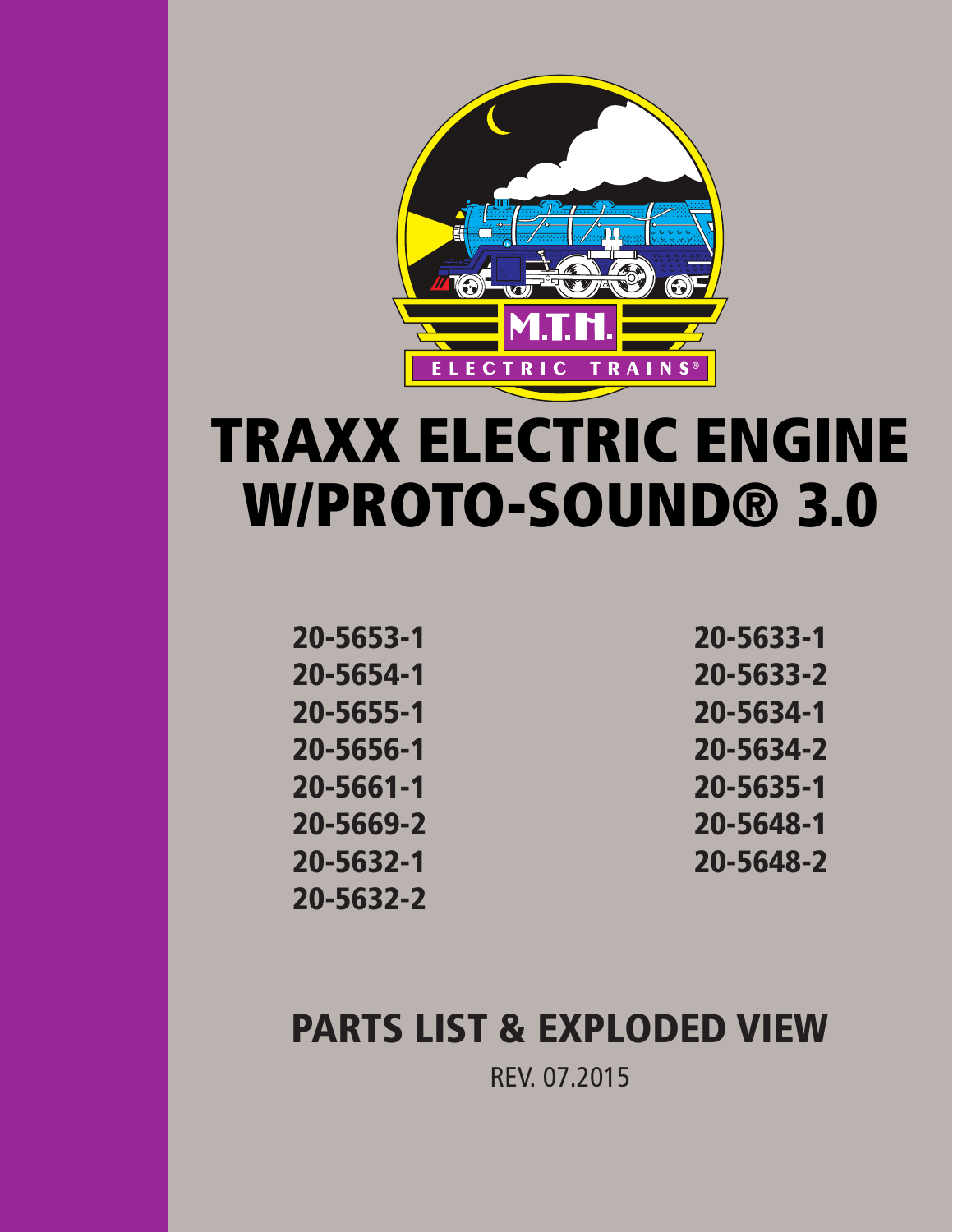# PARTS LIST: TRAXX ELECTRIC ENGINE BODY PARTS



| 1.) PANTOGRAPH                           | BI-3103001001 |
|------------------------------------------|---------------|
| 2.) INSULATOR(A)                         | BD-3103002001 |
| 3.) HORN(A)                              | BF-3103003001 |
| 4.) HORN(B)                              | BF-3103004001 |
| 5.) INSULATOR(B)                         | BD-3103005001 |
| 6.) PIPE INSULATOR(A)                    | BD-3103006001 |
| 7.) LIFTING RING                         | FC-3103007001 |
| 8.) PANTO PIPE                           | FI-3103008001 |
| 9.) INSULATOR(C)                         | BD-3103009001 |
| 10.) BODY(CARGO# 482017-1)               | FC-3103010001 |
| BODY(CARGO# 482016-3)                    | FC-3103010002 |
| BODY(CARGO# 482030-4)                    | FC-3103010003 |
| BODY(CONNECTING EUROPE# 485020-2)        | FC-3103010004 |
| BODY(CONNECTING EUROPE# 485019-4)        | FC-3103010005 |
| BODY(CONNECTING EUROPE# 485018-6)        | FC-3103010006 |
| BODY(CONNECTING EUROPE# 485003-8)        | FC-3103010007 |
| BODY(MRCE DISPOLOK# 185552-7)            | FC-3103010008 |
| BODY(MRCE DISPOLOK# 185556-8)            | FC-3103010009 |
| BODY(MRCE DISPOLOK# 185555-0)            | FC-3103010010 |
| BODY(RAILION# 185084-1)                  | FC-3103010011 |
| BODY(RAILION# 185185-6)                  | FC-3103010012 |
| BODY(RAILION# 185200-3)                  | FC-3103010013 |
| BODY(SBB CARGO RE# 482049-4)             | FC-3103010014 |
| BODY(SBB CARGO RE# 482035-5)             | FC-3103010015 |
| BODY(SBB CARGO RE# 482043-7)             | FC-3103010016 |
| BODY(VEOLIA TRANSPORT GERMARY# 146552-8) | FC-3103010017 |
| BODY(RAILION EUROPEAN# 185085-8)         | FC-3103010018 |
| BODY(RAILION EUROPEAN# 185091-6)         | FC-3103010019 |
| BODY(RAILION EUROPEAN# 185090-8)         | FC-3103010020 |
| BODY(CROSS RAIL# 185580-8)               | FC-3103010021 |
| BODY(CROSS RAIL# 185578-2)               | FC-3103010022 |
| BODY(CROSS RAIL# 185579-0)               | FC-3103010023 |
| 11.) WIPER FA-3103011001                 |               |
| 12.) SIDE WINDOW GLASS                   | FA-3103012001 |
| 13.) LAMP GUIDE                          | FA-3103013001 |
| 14.) SCREW, M3.0 X 4.0MM, BLACK          | IA-0000010    |
| 15.) PANTO PLATE                         | FI-3103014001 |
| 16.) SLIDE FIX PLATE #1                  | FI-3103015001 |
| 17.) HEX NUT                             | IC-0000004    |
| 18.) PANTO PIN                           | IG-3103016001 |
| 19.) PULLEY(A)                           | FC-3103017001 |
| 20.) PULLEY(B)                           | FC-3103018001 |
| 21.) BELT                                | FC-3103019001 |
| 22.) SCREW (M1.4X3.0MM)(BLACK)           | IA-0000120    |
| 23.) MOTOR-S                             | BE-3103020001 |
| 24.) SLIDE FIX PLATE #2                  | FI-3103021001 |
|                                          |               |

| <u>BI-3103001001</u> |
|----------------------|
| BD-3103002001        |
| BF-3103003001        |
| BF-3103004001        |
| BD-3103005001        |
| BD-3103006001        |
| FC-3103007001        |
| FI-3103008001        |
| BD-3103009001        |
| FC-3103010001        |
|                      |
| FC-3103010002        |
| FC-3103010003        |
| FC-3103010004        |
| FC-3103010005        |
| FC-3103010006        |
| FC-3103010007        |
| FC-3103010008        |
| FC-3103010009        |
| FC-3103010010        |
| FC-3103010011        |
| FC-3103010012        |
| FC-3103010013        |
| FC-3103010014        |
| FC-3103010015        |
| FC-3103010016        |
| FC-3103010017        |
| FC-3103010018        |
| FC-3103010019        |
| FC-3103010020        |
| FC-3103010021        |
| FC-3103010022        |
| <u>FC-3103010023</u> |
|                      |
| FA-3103012001        |
|                      |
| FA-3103013001        |
| IA-0000010           |
| FI-3103014001        |
| FI-3103015001        |
| IC-0000004           |
| IG-3103016001        |
| FC-3103017001        |
| FC-3103018001        |
| FC-3103019001        |
| IA-0000120           |
| BE-3103020001        |
| FI-3103021001        |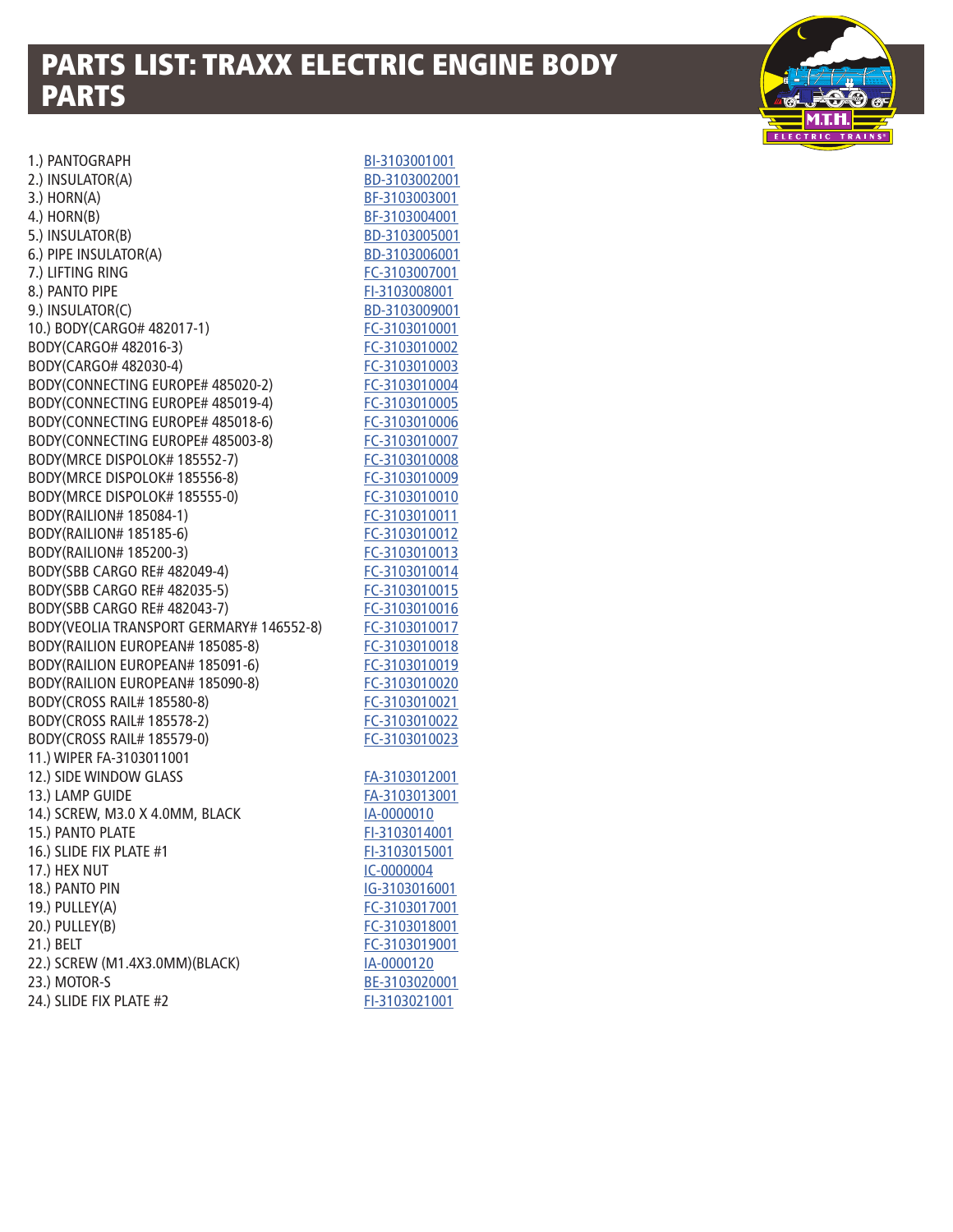

#### **TRAXX Electric Engine**

**Body** 

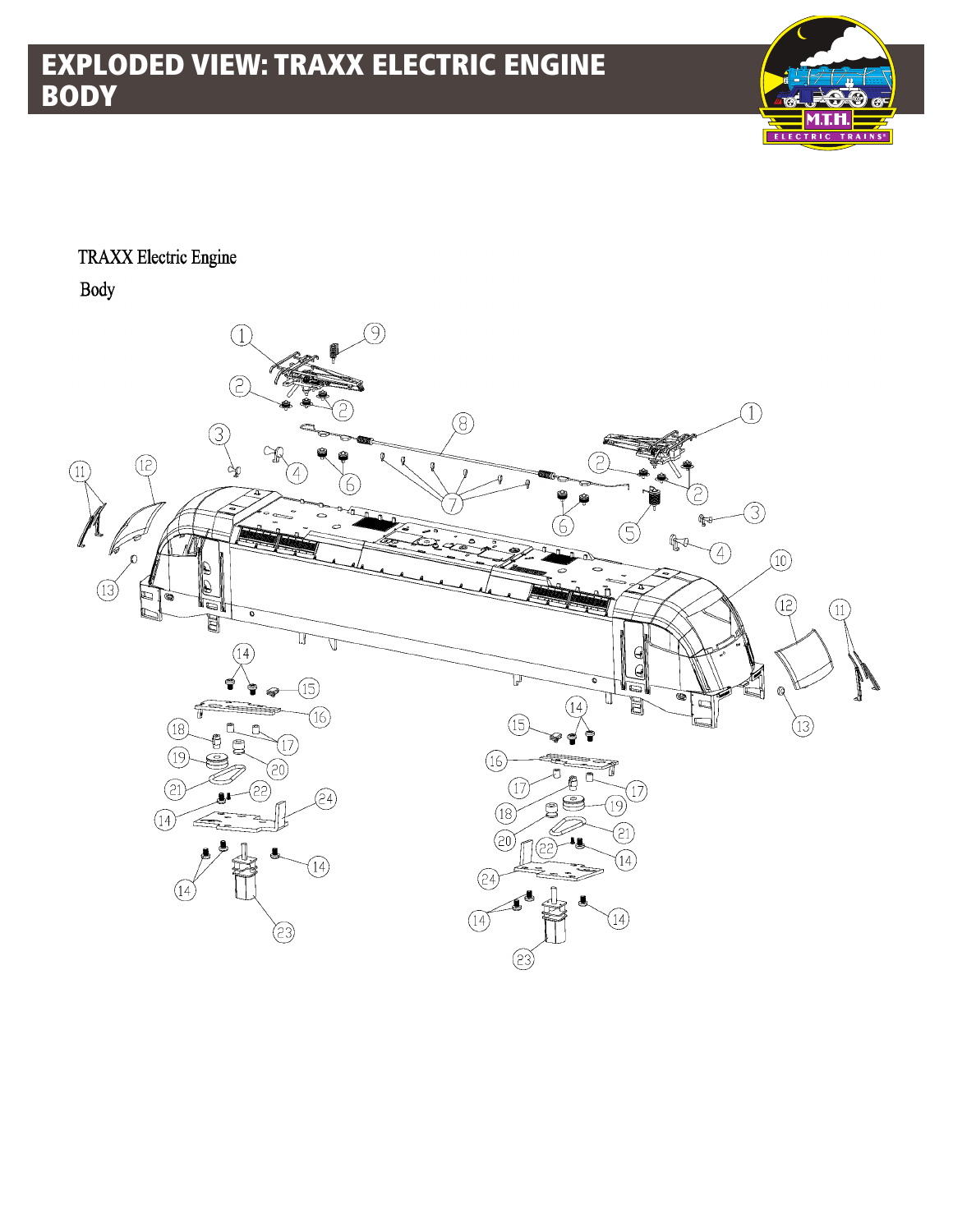### PARTS LIST: TRAXX ELECTRIC ENGINE CHASSIS PARTS

1.) RUBBER BAND [BI-4500004](http://mthtrains.com/part/BI-4500004) 2.) TACH BOARD, PS3 [AG-0000102](http://mthtrains.com/part/AG-0000102) 3.) MOTOR [BE-3103022001](http://mthtrains.com/part/BE-3103022001) 4.) MOTOR MOUNT [BI-3103023001](http://mthtrains.com/part/BI-3103023001) 5.) SCREW(M3.0X14.0MM,W/LOCK WASHER) [IA-0000012](http://mthtrains.com/part/IA-0000012) 6.) PS3.0 PCB HEATSINK [IH-3103024001](http://mthtrains.com/part/IH-3103024001) 7.) SCREW(M3.0X6.0MM, BLACK) [IA-0000016](http://mthtrains.com/part/IA-0000016) 8.) HO PANTO PCB [BA-3103025001](http://mthtrains.com/part/BA-3103025001) 9.) PANTO PCB BRACKET IN 1989 11-3103026001 10.) SCREW (M2.5X6.0MM) (BLACK) [IA-0000166](http://mthtrains.com/part/IA-0000166) 11.) PS3 DIESEL/ELECTRIC BOARD [AE-1000034](http://mthtrains.com/part/AE-1000034) 12.) PS3.0 PCB BRACKET IN TH-3103027001 13.) LAMP GUIDE-S [CI-3103028001](http://mthtrains.com/part/CI-3103028001) 14.) SEAT [FI-3103029001](http://mthtrains.com/part/FI-3103029001) 15.) LAMP BRACKET 15. [IH-3103030001](http://mthtrains.com/part/IH-3103030001) 16.) PATCH BOARD [AD-3103031001](http://mthtrains.com/part/AD-3103031001) 17.) INSULATOR SPACE [BD-3103032001](http://mthtrains.com/part/BD-3103032001) 18.) SCREW (M3.0X7.0MM) (BLACK) 19.) E/WIRE GUIDE 19. [IH-3103033001](http://mthtrains.com/part/IH-3103033001) 20.) SWITCH, DPST LARGE [BB-3103034001](http://mthtrains.com/part/BB-3103034001) 21.) SWITCH, SPST SMALL [BB-3103035001](http://mthtrains.com/part/BB-3103035001) 22.) VOLUME POT [BI-0000040](http://mthtrains.com/part/BI-0000040) 23.) FLOOR [DH-3103036001](http://mthtrains.com/part/DH-3103036001) 24.) SCREW(1/8"XL16.0XD6.4MM,BLACK) 25.) BUMPER [DG-3103037001](http://mthtrains.com/part/DG-3103037001) 26.) BUMPER SPRING ISSUED: [IE-3103038001](http://mthtrains.com/part/IE-3103038001) 27.) PILOT,BLACK [DG-3103039001](http://mthtrains.com/part/DG-3103039001) PILOT,DARK GRAY 28.) SPEAKER BRACKET **IM-3103040001** 29.) HORN(FOR ALASKA,GM&O) [BF-3103041001](http://mthtrains.com/part/BF-3103041001) 30.) TRUCK HOLDER(A) [FC-3103042001](http://mthtrains.com/part/FC-3103042001) 31.) FUEL TANK, BLACK [FC-3103043001](http://mthtrains.com/part/FC-3103043001) FUEL TANK,DARK GRAY 32.) T-BAR [IG-0000001](http://mthtrains.com/part/IG-0000001) 33.) PROTO-COUPLER, SHORT [DD-0000033](http://mthtrains.com/part/DD-0000033) 34.) COUPLER PLATE IMPORTED THE STORE IN 198044001 35.) COIL COUPLER BASE IMPORTANT RESEARCH THE 103045001 36.) SPRING(5.5X14.0MM) [IE-0000007](http://mthtrains.com/part/IE-0000007) 37.) WASHER(5.0X10.0X1.0MM) [ID-0000009](http://mthtrains.com/part/ID-0000009) 38.) E-CLIP(3.5X8.0X0.5MM) [IF-0000002](http://mthtrains.com/part/IF-0000002) 39.) INSULATOR [BD-0000009](http://mthtrains.com/part/BD-0000009) 40.) P/U WIRE PLATE **[BI-3103046001](http://mthtrains.com/part/BI-3103046001)** 41.) GEER BOX SET [EG-3103047001](http://mthtrains.com/part/EG-3103047001) 42.) UNDERFROM PIPE(A) [DF-3103048001](http://mthtrains.com/part/DF-3103048001) 43.) UNDERFROM PIPE(C) [DF-3103049001](http://mthtrains.com/part/DF-3103049001) 44.) UNDERFROM PIPE(D) [DF-3103050001](http://mthtrains.com/part/DF-3103050001) 45.) UNDERFROM PIPE(B) [DF-3103051001](http://mthtrains.com/part/DF-3103051001) 46.) TRUCK SIDE FRAME-R [DB-3113052001](http://mthtrains.com/part/DB-3113052001) 47.) TRUCK SIDE FRAME-L [DB-3123053001](http://mthtrains.com/part/DB-3123053001) 48.) WHEEL AXLE SET A, SCALE, INNER [EG-3103054001](http://mthtrains.com/part/EG-3103054001) WHEEL AXLE SET A, HI-RAIL, OUTER [EG-3103054002](http://mthtrains.com/part/EG-3103054002) WHEEL AXLE SET A, HI-RAIL, CENTER [EG-3103054003](http://mthtrains.com/part/EG-3103054003) WHEEL AXLE SET A, HI-RAIL, INNER [EG-3103054004](http://mthtrains.com/part/EG-3103054004) WHEEL AXLE SET A, SCALE, OUTER [EG-3103054005](http://mthtrains.com/part/EG-3103054005) WHEEL AXLE SET A, SCALE, CENTER [EG-3103054006](http://mthtrains.com/part/EG-3103054006) 49.) WHEEL AXLE SET B, SCALE, INNER [EG-3103055001](http://mthtrains.com/part/EG-3103055001)

WHEEL AXLE SET B, HI-RAIL, OUTER [EG-3103055002](http://mthtrains.com/part/EG-3103055002) WHEEL AXLE SET B, HI-RAIL, CENTER [EG-3103055003](http://mthtrains.com/part/EG-3103055003) WHEEL AXLE SET B, HI-RAIL, INNER [EG-3103055004](http://mthtrains.com/part/EG-3103055004) WHEEL AXLE SET B, SCALE, OUTER [EG-3103055005](http://mthtrains.com/part/EG-3103055005) WHEEL AXLE SET B, SCALE, CENTER [EG-3103055006](http://mthtrains.com/part/EG-3103055006) 50.) GEAR BOX COVER **[EG-3103056001](http://mthtrains.com/part/EG-3103056001)** 51.) SCREW (M2.0X7.0MM) (BLACK) [IA-0000059](http://mthtrains.com/part/IA-0000059
) 52.) PICK UP PLATE IN A 103057001 53.) HEX NUT [IC-0000004](http://mthtrains.com/part/IC-0000004) 54.) PICK UP ROLLER ASSEMBLY [BD-3200001](http://mthtrains.com/part/BD-3200001) 55.) SCREW, M3 X 6.0MM, NI PLATED [IA-0000015](http://mthtrains.com/part/IA-0000015)